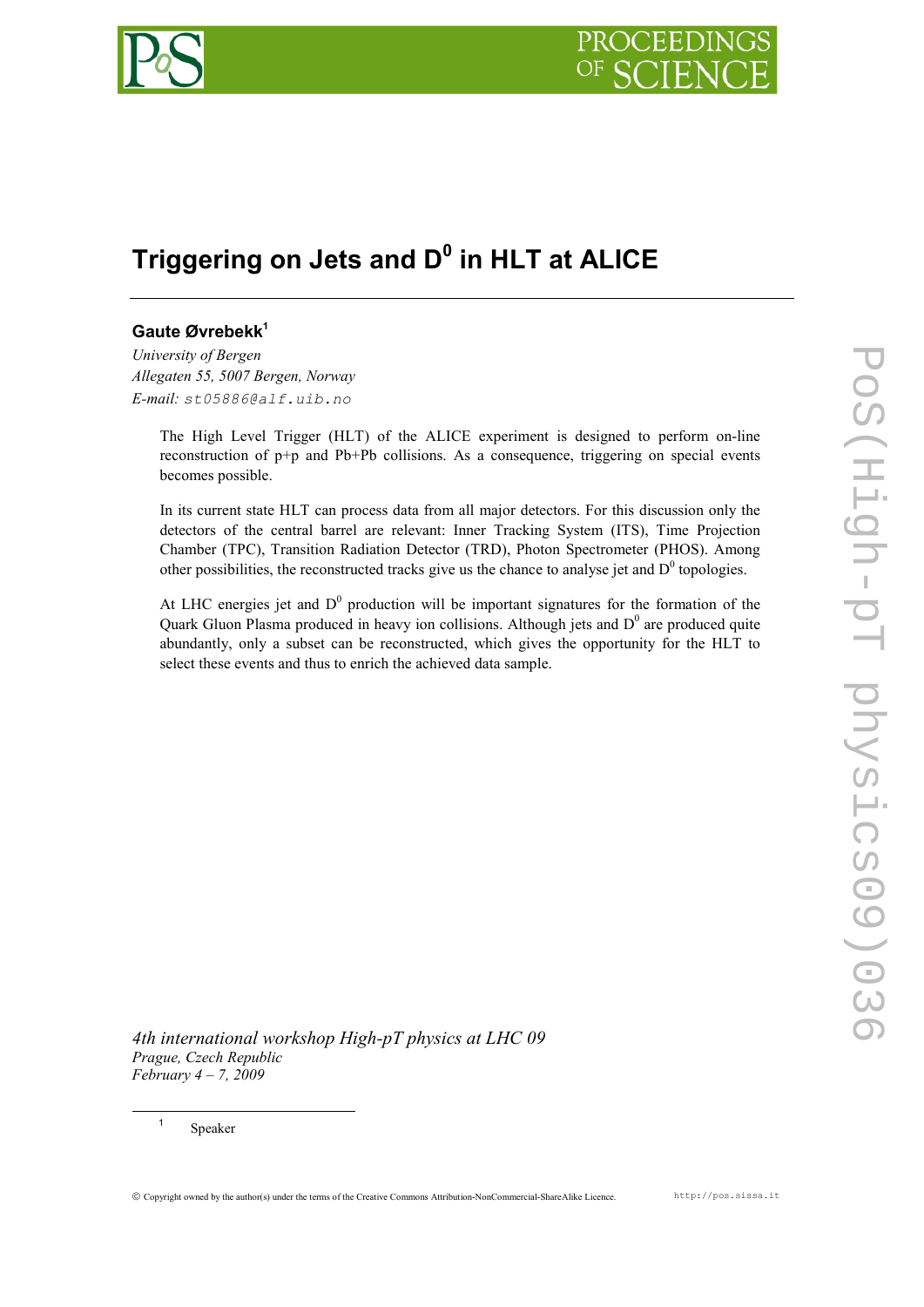#### **1. Introduction**

The Large Hadron Collider (LHC) at CERN is a proton and heavy ion accelerator that will provide p+p collisions with a centre of mass energy at  $\sqrt{s}$  = 14 TeV and Pb+Pb collisions with  $\sqrt{s}$  = 5.5 TeV. The ALICE (A Large Ion Collider Experiment) detector is designed to study the heavy ion collisions, but it will also have a substantial program for  $p+p$  collisions which can be used as reference data. The data rate of the Pb+Pb events will be larger than what the Data Acquisition (DAQ) can handle (1.2 GB/s.). This is why High level Trigger (HLT) has been developed. HLT will do online event reconstruction. It will give us the opportunity to do online physics analysis of the events. All the main tracking sub detectors in ALICE will be part of HLT. For the Jet- and  $D^0$  triggers, the main detectors are the tracking detectors (TPC, ITS, TRD), and the calorimeters (PHOS, EMCAL).

#### **2. ALICE**

An important task for the ALICE detector is to reconstruct the trajectories of the particles produced in the collisions. For doing this a dedicated set of detectors are employed, i.e. the Time Projection Chamber (TPC) as the main tracking device, the Inner Tracking System (ITS) and the Transition Radiation Detector (TRD). The tracking detectors in the central barrel are placed inside a magnet which provides a magnetic field of 0.5 T.

#### **2.1 Time Projection Chamber (TPC)**

The TPC is a gas-filled detector with an inner radius of 80 cm and an outer one of 250 cm. It is 510 cm long and filled with Neon, CO<sub>2</sub> and Nitrogen. It has an acceptance of  $|\eta|$  < 0.9. When a charged particle travels through the gas, it will ionize it along its path. Since there is an electric field inside the TPC, the electrons will drift towards the end caps of the TPC, which are instrumented with multi wire proportional chambers (MWPC). The amplified charge signal is read out by 557 568 readout channels [1]. These MWPC pads give us the x-y coordinates of the cluster, and the time from the collision to when the cluster hit the readout pads gives the z coordinate. This will provide a 3D picture of the tracks over a big volume.

The size of the TPC and the number of readout channels will give us an event size of about 76 MB for the TPC only for central events. If we expect 200 central events/s, we will get a data rate of about 15 GB/s. The limit for archiving the data is 1.2 GB/s. HLT will reduce the data rate either by compressing the data or by selecting events.

#### **2.2 Inner Tracking System (ITS)**

The ITS consists of 6 layers of silicon detectors. The first two layers are silicon pixel detectors (SPD), located at 4 cm and 7 cm from the collision point. The two next layers are silicon drift detectors (SDD) at 14 cm and 24 cm. At 39 cm and 44 cm there are silicon strip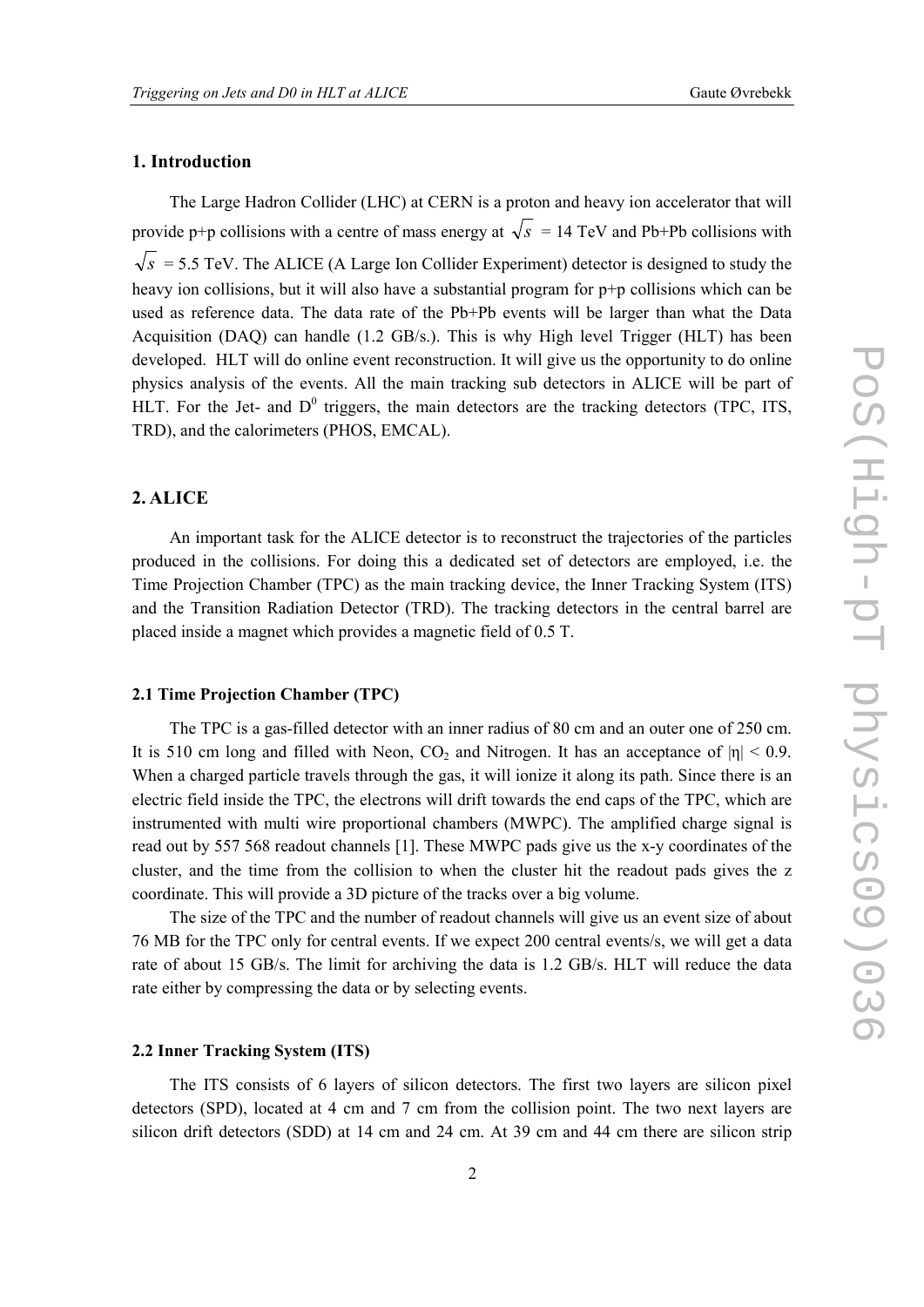detectors (SSD) [2]. Thanks to the good vertex reconstruction capability of the ITS, the reconstructed tracks will have an impact parameter resolution better then 60 µm for tracks with momentum higher then 1 GeV/c. The resolution of the ITS is what makes open charm physics possible. The full ITS has an acceptance of  $|n| < 0.9$ , but the inner two pixel layers will have a coverage of  $|n|$  < 1.98. The pixels will also provide a good estimate of the primary vertex.

#### **2.3 Transition Radiation Detector (TRD)**

Like the TPC and the ITS, the TRD covers the full azimuthal angle, and it is installed outside the TPC. It has an acceptance of  $|n| \le 0.84$ . The main purpose of the TRD is to identify electrons of momentum higher than 1 GeV/c. The TRD consists of 18 supermodules which are divided in 5 stacks with 6 layers each. The layers consist of a radiator, a drift section and a MWPC for readout. The detector is filled with a gas mixture of Xeon and  $CO<sub>2</sub>$  [3].

# **3. High Level Trigger (HLT)**

The idea of HLT is to get the raw data from the detectors, reconstruct the events and trigger on interesting events. This will reduce the data volume, and optimise the use of the data bandwidth. Events which are reconstructed in HLT will have the same output as the offline reconstruction



**Figure 1: The raw data from the detectors will get to HLT before DAQ. DAQ will then look at HLT as a detector in ALICE, and write the output of HLT to mass storage.** 

HLT will get the raw data into the computing cluster via a set of receiving nodes. For the TPC we have 216 readout partitions. With 4 Read Out Cards (RORC) in one node, there are 54 nodes just for reading out the data from the TPC [4]. Since the raw data after being read out are in memory of these nodes, we perform as many local operations on the data as possible on these nodes. The cluster finding is such a process. By using the publisher/ subscriber method the data are shipped further out in the computing cluster. The tracking of the clusters is done on parts of the detector, and then merged. In the end HLT will merge/match the sub detectors together in a full event reconstruction. This scheme makes HLT able to parallelize the processing of the data,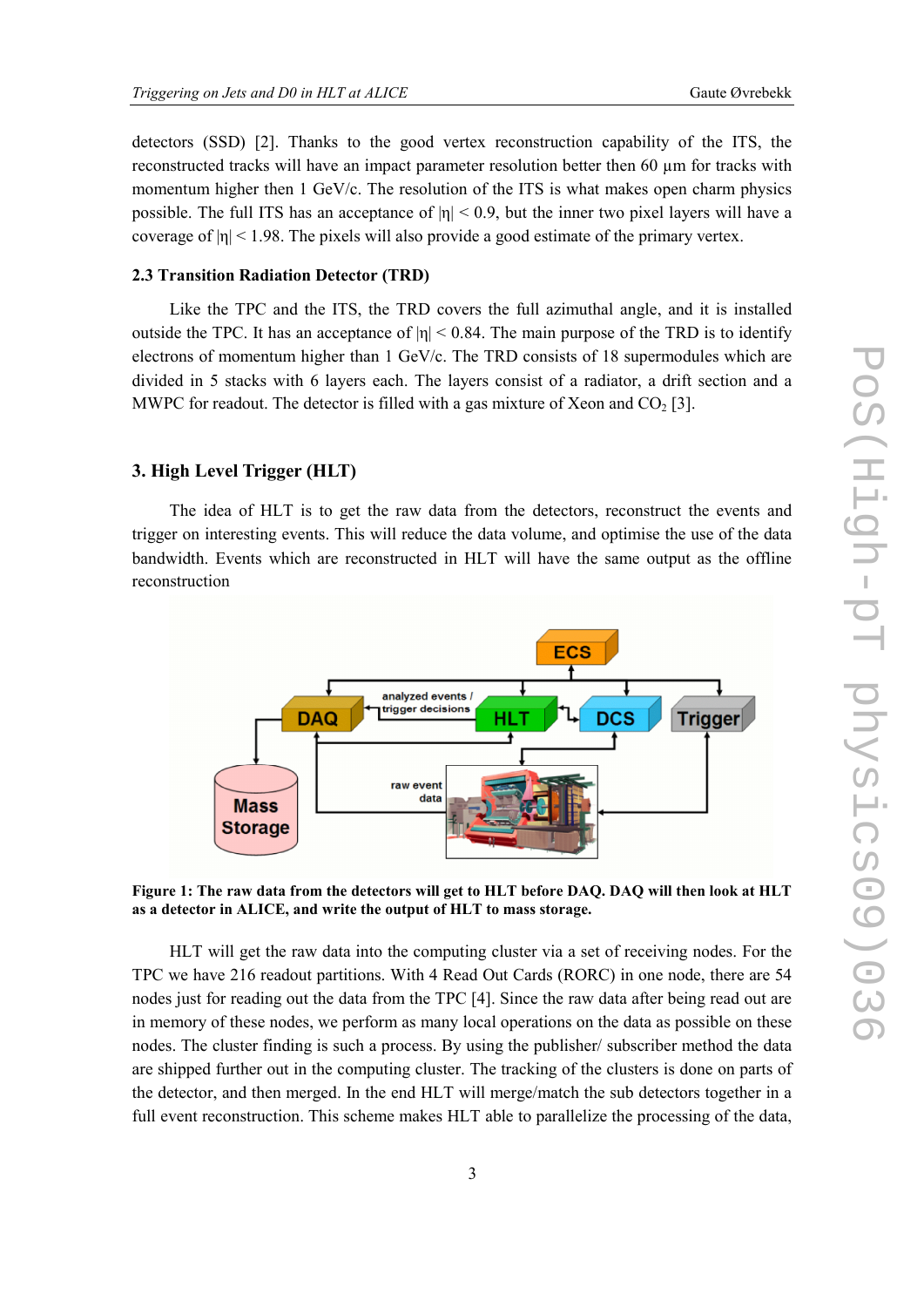and speed up the reconstruction time. The output of this reconstruction has the same format like the offline reconstruction. This will give the opportunity to run already developed and tested code on HLT output, which will help verify the HLT reconstruction and make it possible to do online physics analysis and physics triggering.

The framework is in place to run offline reconstruction code in HLT, and to run HLT code in the offline simulation/reconstruction. This is important for testing code which will run online. HLT also have access to calibration data via interfaces to the Offline Condition Data Base (OCDB).



**Figure 2: The raw data is read in by the receiving nodes where local operations like cluster finding takes place. On the next layer we will do tracking on parts of the detectors and merge this and the sub detectors to a full event reconstruction.** 

# **4. Tracking in HLT**

The tracking in HLT has to be able to do operations on local areas of the detector. For the TPC, a tracking method based on Cellular Automaton is chosen. The tracking works on local level to make track seeds. These seeds will then be merged together to form full tracks. TPC tracks will be propagated to the ITS and matched with TRD to get the full event reconstruction.

| Creation of cells    | $0.5$ ms         |
|----------------------|------------------|
| Merging of cells     | $0.3$ ms         |
| Creation of segments | $0.3$ ms         |
| Fit of segments      | $0.1$ ms         |
| Merging of segments  | $1.8 \text{ ms}$ |

The table shows how much time the different steps in the reconstruction of the TPC take. This is for a p+p event. We see here that the full reconstruction of the TPC will take about 3 ms. The timing is done on an Intel(R) Core(TM)2 Quad CPU Q6600 @ 2.40GHz.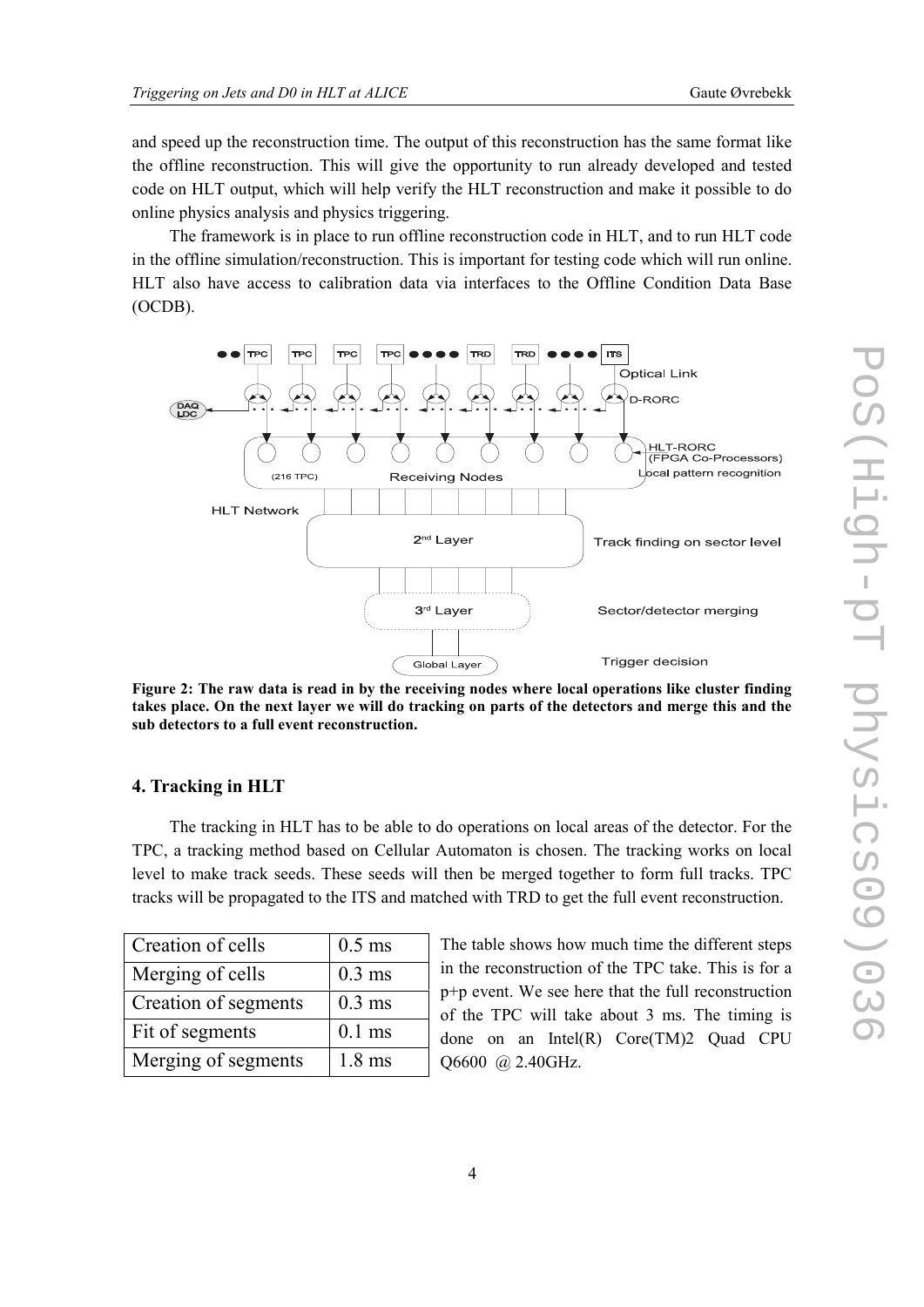$\theta_{\bf p}$ 

K

 $\pi$ 

# **5. Open Charm trigger**

The open charm reconstruction in HLT will be based on the standard offline code. One of the decay modes that can be used is  $D^0 > K^-\pi^+$ , with a branching ratio of 3.89%. This is an interesting decay since it has two charged decay products, which will ionize the gas in the TPC. The expected yield for this channel is  $dN(D^0 > K\pi^+) / dy = 0.53$  in Pb+Pb events at  $\sqrt{s} = 5.5$ TeV [6]. This means that we get one  $D^0$  in this decay mode in every event within the acceptance of the tracking detectors. Offline analysis has shown that after applying necessary reconstruction cuts in the analysis, one will have a signal/event ratio of 0.0013 for the  $D^0 > K \pi^+$ channel [5]. This ratio will be of the same order in HLT also, but since HLT is reconstructing every event it can trigger on  $D^0$  candidates. This will make a better use of the bandwidth limitations in DAQ, and enrich the statistics content in  $D^0$ .

The decay products, K  $\pi^+$ , traverse the tracking detectors in ALICE. The D<sup>0</sup> has a lifetime of about  $ct = 122.9$  µm, which means that the tracks of the decay products do not look like they come from the primary vertex. To distinguish these tracks from the primary ones, the ITS is very important for acquiring the resolution needed. The open charm reconstruction steps involve several cuts:

Cuts on single tracks:

- $-p<sub>T</sub>$  of decay product
- Impact parameter,  $d_0^K$  ,  $d_0^{\pi}$
- Cut on two track combinations: - Distance between the two tracks
	- Product of the impact parameters
	- Invariant mass
	- Pointing angle

 $14$ 

 $12$ 

10

R

6

 $\overline{z}$ 

 $1<sub>6</sub>$ 

- Decay angle



 $\frac{2}{M[K,\pi]} \frac{2.1}{[\text{GeV}]}$ Figure 3: The reconstructed invariant mass of  $D^0$  with the use of HLT reconstruction [8].

 $1.8$ 

 $1.9$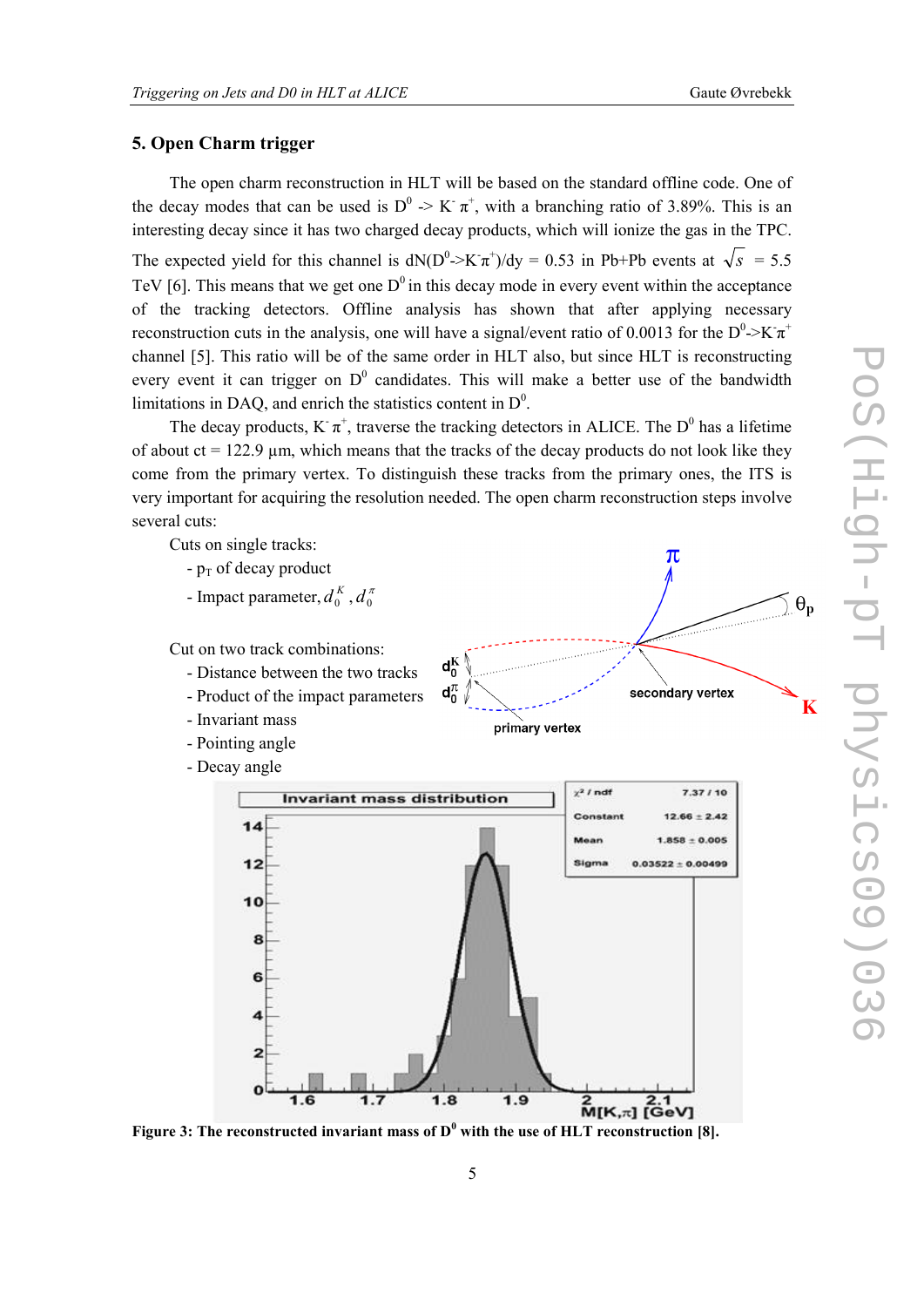# **6. Jet trigger**

For jets like the  $D^0$ , we take advantage of the reconstructed online event and apply a jet trigger. Figure 4 shows the production of jets in LHC per month in minimum bias events. This is the total production, but we have to take into account the acceptance of the detectors. We would like to have the full jet-cone in the TPC, so an acceptance of  $|\eta| < 0.5$  has to be used. If we also want the EMCAL ( $|\eta|$  < 0.3 and 83° <  $\varphi$  < 157° for R = 0.4), we would get about 3000 jets with  $E_T > E_{T, min} = 250 \text{ GeV}/c^2$  per month [6]. The ability of triggering on jets will enrich the samples by better use of the bandwidth limitations in DAQ.



**Figure 4: N Jets with Et > Et, min per month Pb+Pb collisions** 

There are three methods which are being tested for use as a jet trigger. First we have a simple seeded cone algorithm where there is no splitting and merging. Then we have two fastjet methods based on kt and anti-kt [7]. For triggering in HLT, speed is important. There is no background subtraction since this is done event by event. The different algorithms can run in parallel in HLT, and effort is being invested on how to combine the results from them to one trigger decision.

# **7. Summary**

With HLT, triggering of special events becomes possible. In ALICE we plan to have full event reconstruction. All the main tracking detectors are part of HLT, and also the calorimeters. Jets and  $D^0$  are two examples of physics triggers. HLT event reconstruction will have the same output as the offline reconstruction, which makes it possible to run offline code on the data. Since the triggers have to run online, the performance of the code is important. But by being able to run the triggers on both offline and HLT reconstructed events, we can verify their output by doing the same for offline reconstruction of the same physics. In this way we can tune the efficiency for the algorithm.

In this paper only two possible triggers are described. Nevertheless the generic structure of the trigger framework allows the implementation of other physics cases, and will enrich the recorded statistics in physics content.